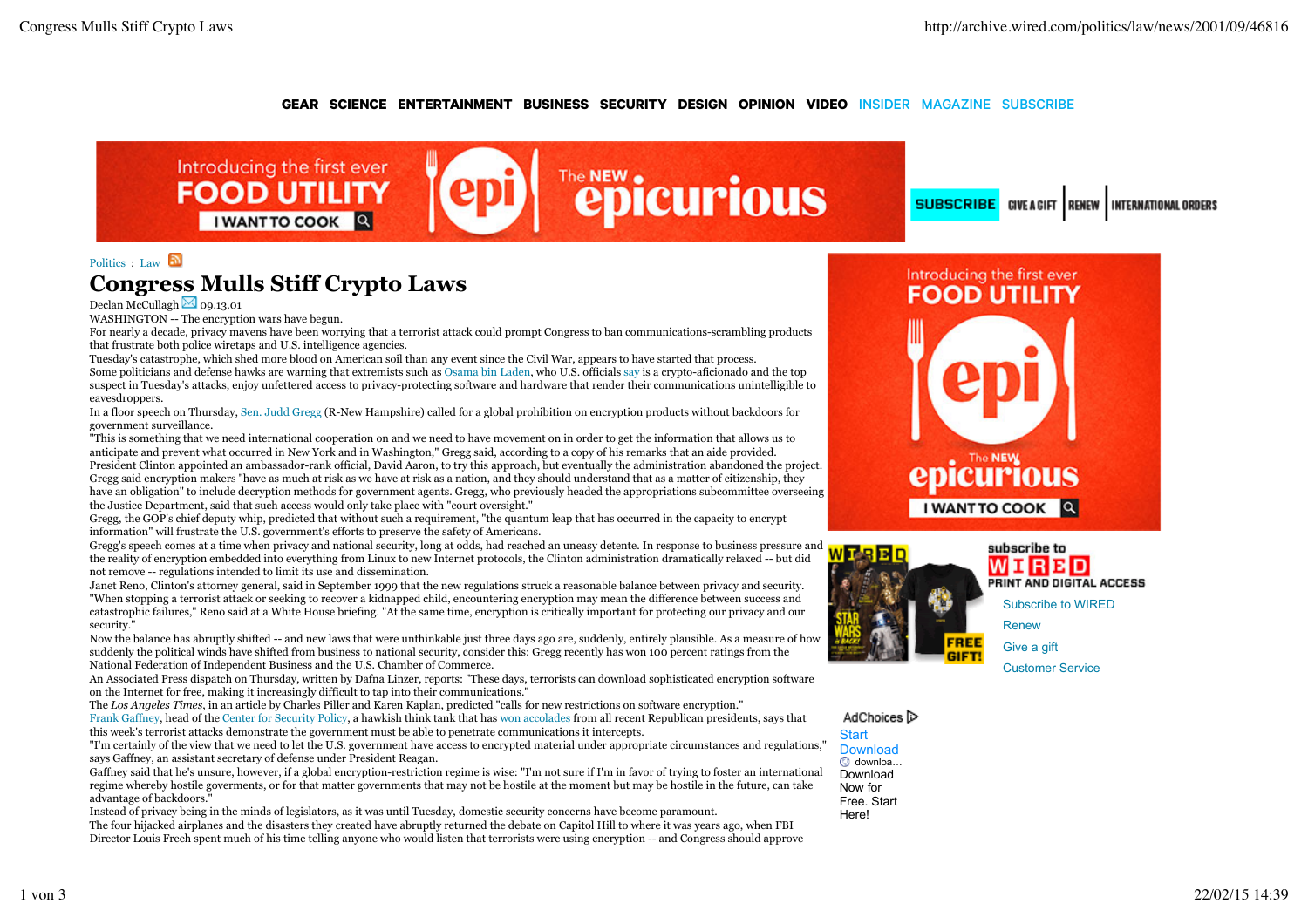restrictions on domestic use.

"We are very concerned, as this committee is, about the encryption situation, particularly as it relates to fighting crime and fighting terrorism," Freeh told the Senate Judiciary committee in September 1998. "Not just bin Laden, but many other people who work against us in the area of terrorism, are becoming sophisticated enough to equip themselves with encryption devices."

He added: "We believe that an unrestricted proliferation of products without any kind of court access and law enforcement access, will harm us, and make the fight against terrorism much more difficult."

In response to the FBI director's entreaties, a House committee in 1997 approved a bill that would have banned the manufacture, distribution, or import of any encryption product that did not include a backdoor for the federal government. The full House never voted on that measure. Another Clinton administration initiative was the Clipper Chip, a cryptographic device that included both a data-scrambling algorithm and a method for certain goverment officials to decode intercepted, Clipper-encoded communications. After a public outcry, the federal government eventually abandoned its plans to try to convince American businesses to build Clipper-enabled products.

Gregg, in his speech Thursday, said that the kind of court oversight Clipper was intended to have would let "our people have the technical capability to get the keys to the basic encryption activity."

It's far too early to know how serious foes of encryption are, what kind of a hearing business and privacy lobbyists will receive on Capitol Hill, and whether Democratic and Republican leaders will encourage or discourage Gregg's approach. But some of encryption's brightest lights are already worrying about the effect of Draconian new laws and regulations.

In a post to a cryptography mailing list that he moderates, Perry Metzger wrote: "Cryptography must remain freely available to all."

"In coming months, politicians will flail about looking for freedoms to eliminate to 'curb the terrorist threat.' They will see an opportunity to grandstand and enhance their careers, an opportunity to show they are 'tough on terrorists,'" wrote Metzger, president of Wasabi Systems of New York City. "We must remember throughout that you cannot preserve freedom by eliminating it."

During the early and mid 1990s, when e-mail was a rarity and good encryption programs even more scarce, it was easy for encryption's proponents to argue that terrorists and other malcontents were not cloaking their communications. Now, with readily available applications like hushmail.com and PGP, crypto buffs are left with one less argument than before.

Matt Blaze, the AT&T Research scientist who was a chief critic of Clipper, said in an essay this week that: "I believed then, and continue to believe now, **SERVICES** that the benefits to our security and freedom of widely available cryptography far, far outweigh the inevitable damage that comes from its use by criminals and terrorists."

Wrote Blaze: "I believed, and continue to believe, that the arguments against widely available cryptography, while certainly advanced by people of good will, did not hold up against the cold light of reason and were inconsistent with the most basic American values."

In an open letter this week, cypherpunk co-founder Eric Hughes offered a public plea not to restrict privacy or anonymity -- such as that offered by anonymous remailers -- in an attempt to preserve national security.

"We will find that there are internal champions of liberty that have without conspiracy or knowledge furthered the plans of our opponents, who have taken advantage of the liberties that America offers all who enter her shores," Hughes predicted.





**Quick Links: Contact Us | Login/Register Logout | Newsletter |** RSS Feeds | Tech Jobs | Wired Mobile | FAQ | Sitemap

**See Also:**

 $\bullet$ 

Pentagon Hides Behind Onion Wraps Searching for Life Amid Rubble Web Vents Open on U.S. Muslims Hide Out Under a Security Blanket Search Wired

Top Stories

Go Related Topics: Politics , Security

# App Portfolio Analysis .

Get Tips For Effective Application Portfolio Analysis -- Free Report!

 $\circ$